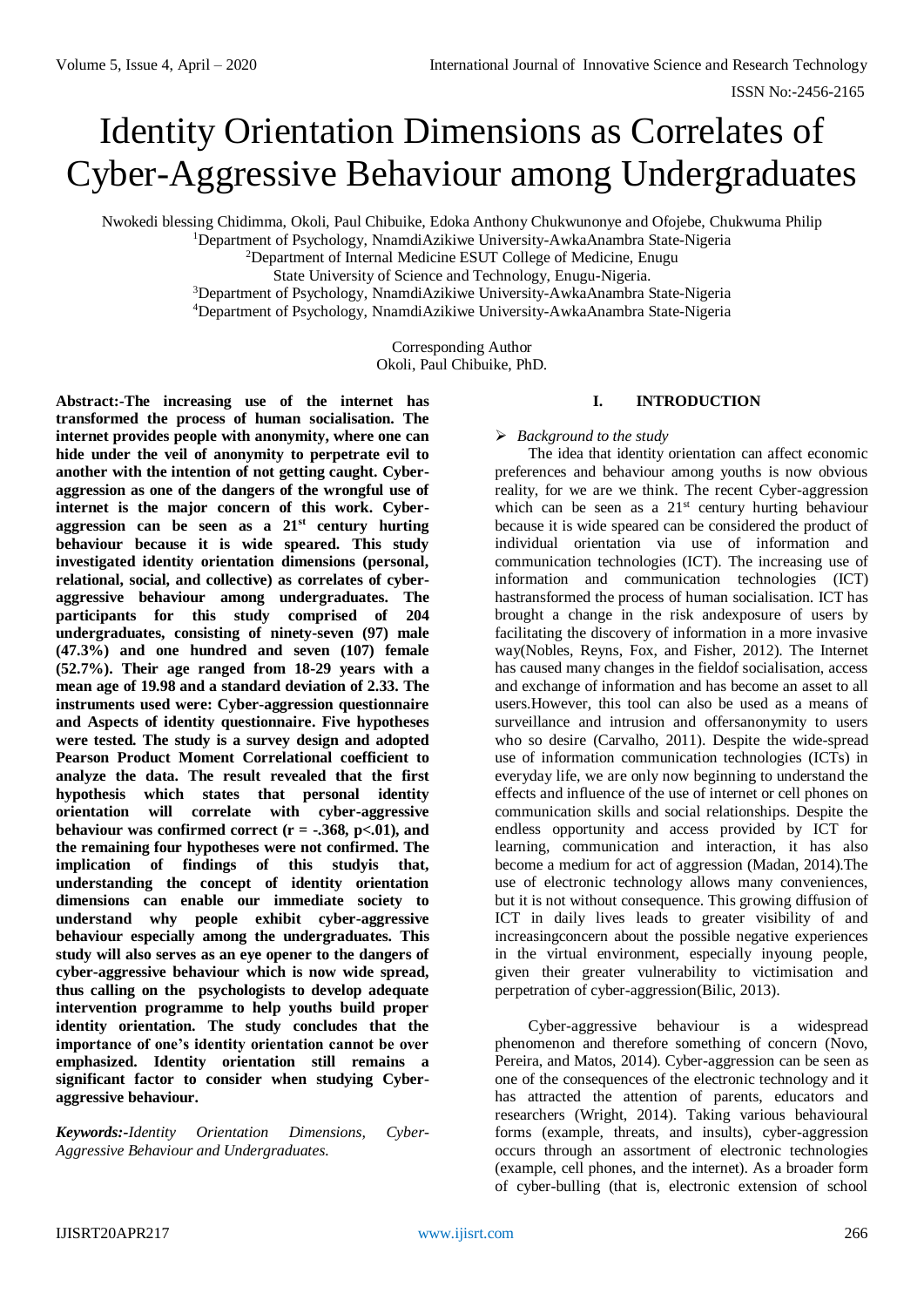bullying), cyber aggression includes cyber-bullying behaviours but extends the definition to include behaviours that do not typically happen in a face-to-face setting (example, hacking into someone's e-mail account). Cyberaggressive behaviours include but are not limited to the following: excursion, harassment, outing, and cyberstalking, fake profiles, trickery, trolling and cat fishing. Nigeria like many other countries of the world is not immured from the menace of cyber-aggression. Cyberaggression can lead to panic and confusion in the society as can be seen in the numerous hate speeches and false messages that go viral daily on social media, for instance the bathing with salt issues that went viral four years ago, two died and twenty others were hospitalised in various hospitals in Plateau state over excessive salt consumption and bitter kola to prevent Ebola virus Disease (EVD) (Aliyu and Nanlong, 2014). However the panic caused by cyber-aggressive behaviour can lead to psychological imbalance, for instance the commotion caused in the entire south East zone in October, 2017, following widespread rumour alleging invasion of schools by men dressed in military uniform and allegedly injecting pupils and students to death with an unknown vaccine to monkey pox. The negative outcome of cyber-aggression can also cause hurting behaviour as can be seen in the case of 2015 Miss Anambra cucumber saga which went viral in October, 2016, the then Miss UNIZIK nude photos which went viral in July, 2013 is also part of cyber-aggression. Such hurtful images can lead to depression, inferiority complex, and even death of the victims.

The researcher observed that a great number of undergraduates are involved in behaviours that are viewed as cyber-aggressive. Posting rumours about someone on social network, impersonating someone, posting unguarded moments photographs and video of someone are some of the practices that are common in schools and among the students. The incidence of students posting edited pictures of lecturers and furnishing a bad image of the school, undermining the authorities of the school is wide spread. This causes the researcher to wonder if there is any difference between these students and other students elsewhere. Are there situational and environmental factors that cause this cyber-aggressive behaviour? Is there something common in the lives of these students who involve in this kind of behaviour? All these questions precipitated this study.

The solution to the problem of cyber-aggressive behaviour and other social problems in Nigeria have been sought in so many ways such as constitutional amendment, national orientation programmes, redesigning of the school curriculum and programme etc. but the researcher felt that the answer may lie in another field – identity orientation, since the behaviour of individuals stem from orientation (Bandura, 1986).Identity orientation is defined as the tendency for people to focus more attention and effort on their internal or external environment in defining their identity (Cheek, 1989). Identities are the traits and characteristics, social relations, roles, and social group memberships that define who one is (Oyserman, Elmore

and Smith, 2012). Identities can be focused on the pastwhat used to be true of one now or the future- the person one experts or wishes to become (Oyserman, et al 2012). Identity orientation has the following dimensions: Personal identity orientation, Relational identity orientation, Social identity orientation and Collective identity orientation.

Personal identity orientation describes a sense of self within an individual that reflects more of an internal emphasis, based on self-knowledge and self-evaluation (Carducci, 2001). Social identity orientation describes a sense of self within an individual that reflects more of an external emphasis, based on interactions with and the reactions of others. It reflects a more public sense of self (Carducci, 2001). Relational identity orientation describes the role-relationship between two individuals (Ashforth andSluss, 2007). Relational identity orientation is more other-directed rather than self-focused. The motivation to promote the other's welfare emerges when a relational orientation is made salient. Collective identity orientation describes share sense of belonging to a group. Collective identity orientation describes a sense of self within an individual that reflects more of a communal emphasis, based on a sense of belonging to a larger social group.

# *Objective of the Study*

The general objective of this study is to investigate on the identity orientation dimensions (personal, relational, social, and collective) as correlates of cyber-aggressive behaviour among undergraduates. But specifically seeks study:

- If personal identity orientation will correlate with cyberaggressive behaviour among UNIZIK undergraduates.
- To determine if relational identity orientation will correlate with cyber-aggressive behaviour among UNIZIK undergraduates.
- To examine if social identity orientation will correlate with cyber-aggressive behaviour among UNIZIK undergraduates.
- To explore if collective identity orientation will correlate with cyber-aggressive behaviour among UNIZIK undergraduates.
- To ascertain if general identity orientation will correlate with cyber-aggressive behaviour among UNIZIK undergraduates.
- *Operational definition of key study variables*
- **Identity orientation:** refers to the relative importance that individuals place on various identity attributes or characteristics when constructing their self-definitions (Cheek & Briggs 2013).
- **Cyber-aggression:** Behaviours that intentionally harm, offend, or hurt others through the use of electronic devices (Álvarez-García, Barreiro-Collazo, Nú˜nez&Dobarro 2016).
- **Undergraduates:** These are the university students who have not yet taken a first degree.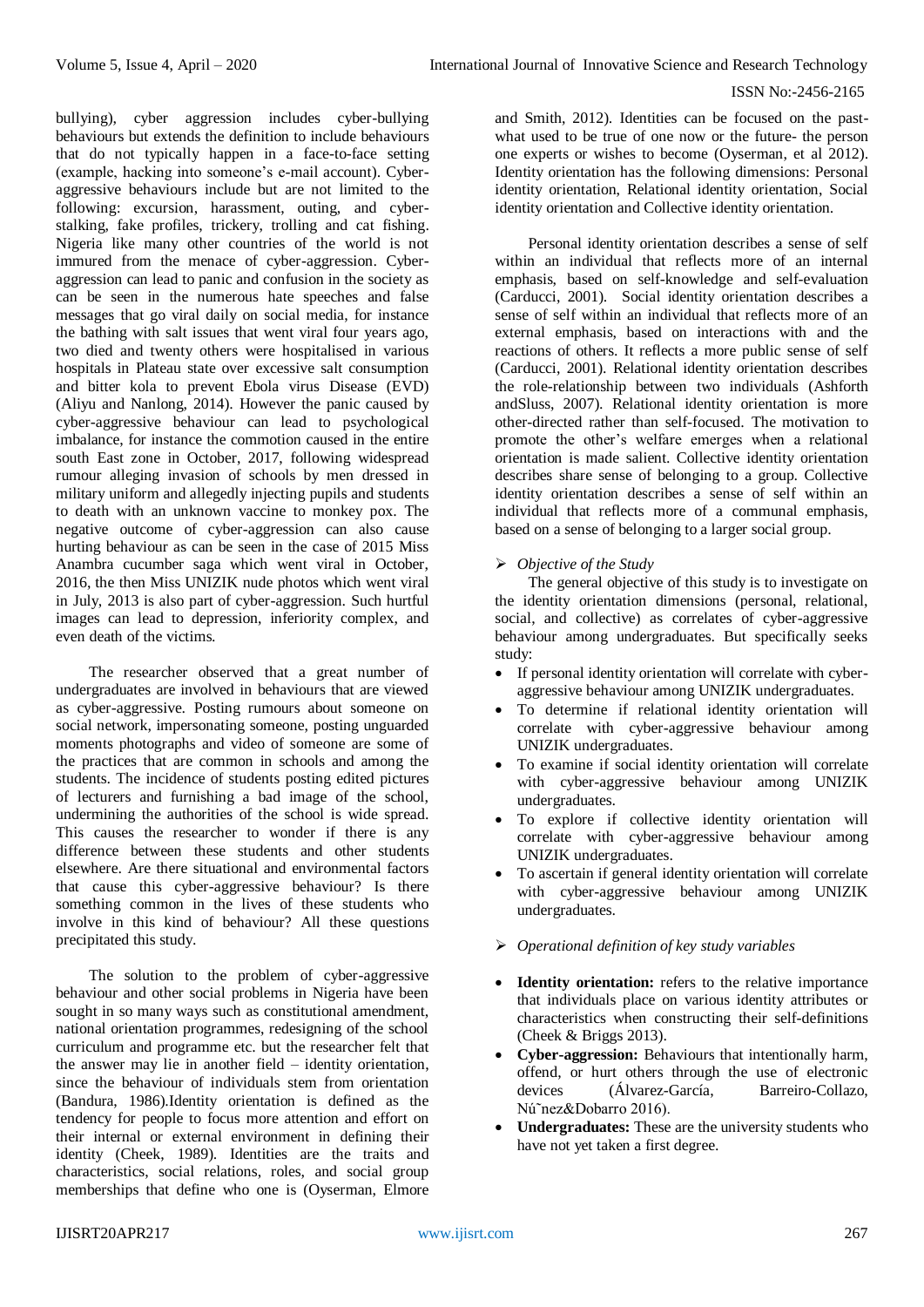## **II. METHODS**

## *Participants*

A total number of two hundred and four (204) undergraduates of NnamdiAzikiwe University, Awka served as the participants in this study. Their age ranged from 18-29 years with mean age of 19.98 and standard deviation of 2.33. The participants are made up of ninetyseven (97) males (47.3%) and one hundred and thirteen (107) females (52.7%). The breakdown of the sample is given as follows: Faculty of Social Sciences (Department of Economics) =  $50$  (24.5%), Faculty of Physical Science (Department of statistics) = 41 (20.1%), Faculty of Education (Department of Guidance & counselling)  $=32$  $(15.7\%)$ , Faculty of Law = 32  $(15.7\%)$ , Faculty of Agriculture (Department of Animal science and Technology) =  $49(24.02\%)$ .

## *Instruments:*

Two instruments were used to collect data for the present study, they include the following: Cyberaggression questionnaire developed by Álvarez-García, Barreiro-Collazo, Nú˜nez and Dobarro (2016) and Aspects of identity Questionnaire developed by Cheek and Briggs (2013).

**Cyber-aggression Questionnaire:** This is a 19-item instrument that measures cyber-aggression. It was developed byÁlvarez-García, Barreiro-Collazo, Nú˜nez and Dobarro (2016). All items are responded to using a 4-point Likert format ranging from  $1=$  Never, 2=Rarely, 3=Often and 4=Always. The scale contains question such as; I have passed myself off as someone else on the internet, posting comments under his/her name as if I were him/her, to annoy someone, I have called a mobile phone and deliberately did not respond when it was answered, I have hit someone, I have recorded it, and then I have shared it etc. Reliability and Validity:A pilot study was conducted by the researcher to determine the reliability of this instrument. Seventy (70) students of ChukwuemekaOdumegwuOjukwu University (Igbariam Campus) served as the population for the pilot study. According to the results from the pilot study, the Cronbach alpha obtained for cyber-aggression was .83; this is an indication that this instrument was reliable for this study.

**Aspects of Identity Questionnaire:** This is a 45 items scale that measures Identity orientation. It was developed byCheek and Briggs (2013). The scale has 4 sub-scales which include: personal Identity orientation (items 2,5,8,11,14,18,21,25,27,32). relational identity orientation (items 22,26,28,31,34,35,37,39,41,43). Social identity orientation (items 3, 6, 9, 12, 15, 17, 20). Collective identity orientation (items 4,7,10,13,24,29,38,and 42). In addition it has special items which are not scored on scales (items 1,16,19,23,30,33,36,40,44,45). All the items are responded to using a 5-point Likert scale format ranging from 1= Not important to my sense of who I am, 2= Slightly important to my sense of who I am,  $3=$  Somewhat important to my sense of who I am,  $4=$  Very important to my sense of who I

am and 5= Extremely important to my sense of who I am. With the help of my supervisor the items were added "is" and "are" were appropriate for better understanding of the questions. The scale contains questions such as; the things I own, my possessions are..., my feeling of belonging to my community is..., my commitment of being a concerned relationship partner is... etc. Reliability and Validity:A pilot study was conducted by the researcher to determine the reliability of this instrument. Seventy (70) students of ChukwuemekaOdumegwuOjukwu University (Igbariam Campus) served as the population for the pilot study. According to the results from the pilot study, the Cronbach alpha obtained for identity orientation dimensions was .75; this is an indication that this instrument was reliable for this study.

## *Procedure:*

The researcher first obtained approval of topic from her supervisor after proper scrutiny of the instruments needed for the study. The researcher then conducted a pilot study to test the reliability and valid of the instruments using 70 undergraduates of Chukwuemeka Odumegwu Ojukwu University (Igbariam Campus), as participants. Each of the participants used in the pilot study got a pen for filling the questionnaire; this is to motivate them to take their time in reading and understanding the questions before answering. The researcher having found from the result of the pilot study that the instruments were both reliable and valid then proceeded to the main study. The researcher used simple random sampling technique in selecting the faculties used in this research. The researcher achieved this by first listing the 14 faculties of NnamdiAzikiwe University, Awka which include: Faculty of Agriculture, Faculty of Arts, Faculty of Basic Medicial Sciences, Faculty of Biosciences, Faculty of Education, Faculty of Engineering, Faculty of Environmental Sciences, Faculty of Health Sciences and Technology, Faculty of Law, Faculty of Management Sciences, Faculty of Medicine, Faculty of Pharmaceutical Sciences, Faculty of Physical Sciences and Faculty of Social Sciences. The researcher then wrote out the Faculties on a single paper and folded it into a ball-like shape. The folded papers were put in a container and the researcher called on a neutral third party to dip her hand inside the container containing all the names of the different faculties and select 5 papers randomly. This is to give the faculties equal chances of being selected. At the end of the exercise the following faculties were randomly selected: Faculty of Physical Sciences, Faculty of Law, Faculty of Education, Faculty of Social Sciences and Faculty of Agriculture.

The researcher then listed Departments under the Faculties and they include Faculty of Physical Sciences (Department of Computer Science, Department of Geological Science, Department of Mathematics, Department of Physics and Industrial Physics, Department of Pure and Industrial Chemistry and Department of Statistics), Faculty of Law, Faculty of Education (Adult Education, Human Kinetics and Health Education, Guidance and Counselling, Science Education, Education Management and Policy, Early Childhood and Primary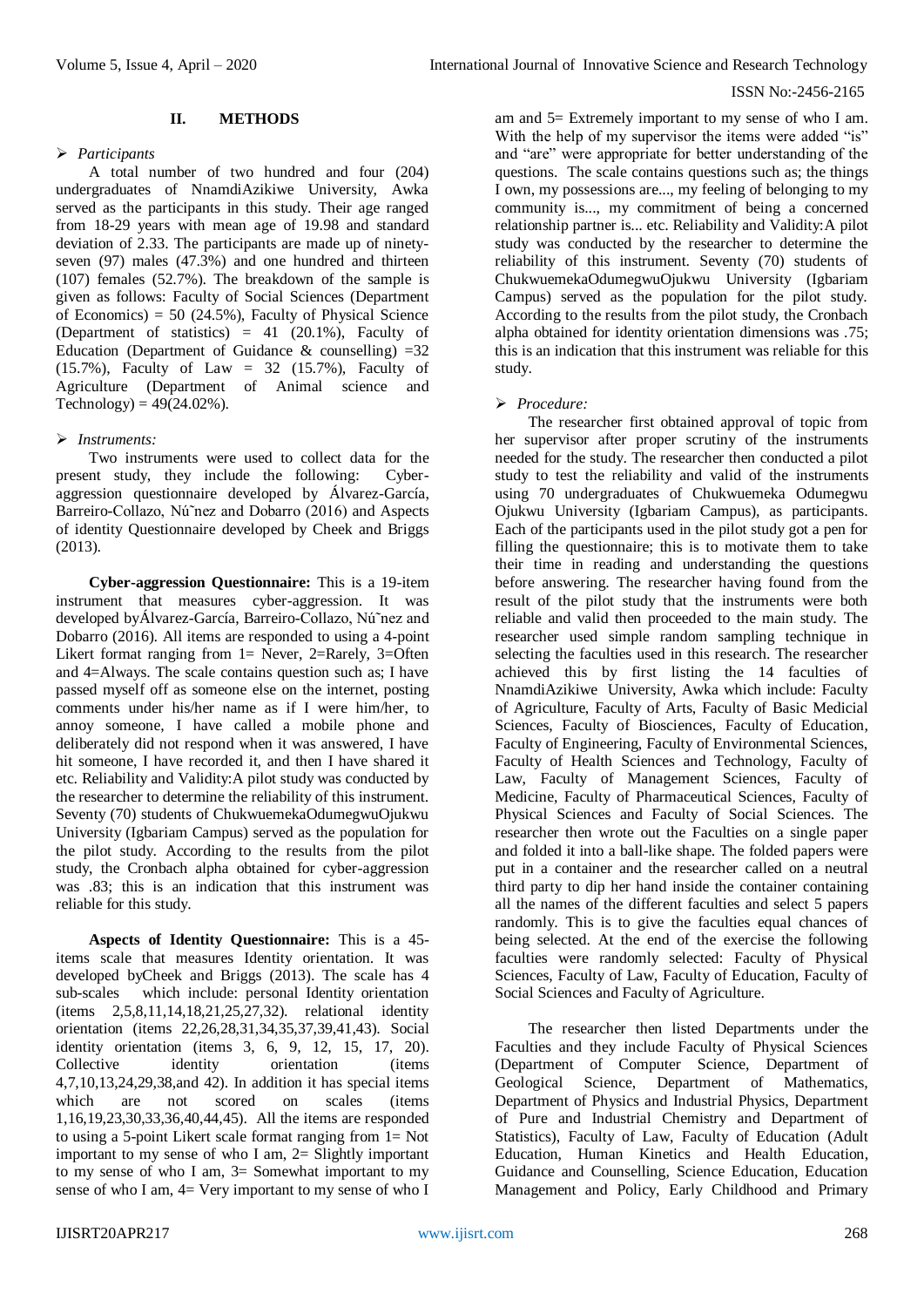Education, Library and Information Science and Education Foundations ), Faculty of Social Sciences (Department of Psychology, Department of Political Science, Department of Economics, Department of Mass Communication and Department of Sociology), and Faculty of Agriculture(Agricultural Economics and Extension, Animal Science and Technology, Crop Science and Horticulture, Fisheries and Aquaculture, Food Science and Technology, Forestry and Wildlife Management, Soil Science and Land Resources Management). The researcher then used the same simple random sampling method used in selecting Faculties to select the Departments. The follow Departments were selected: Faculty of Physical Sciences (Department of Statistics), Faculty of Education (Department of Guidance and Counselling), Faculty of Social Science (Department of Economic) and Faculty of Agriculture (Department of Animal Sciences and Technology). The researcher then went to the various Departments to share her questionnaire.

The researcher met the students while they were having lectures and waited until the lectures were over; this helped to gain access to the students while they were still together. The researcher used the assistance of the course representatives and some of the lecturers in the selected Departments to explain the nature and essence of the study

to the respondents. The researcher created a good rapport with the respondents and assured them of the confidentiality of whatever response they will provide as well as telling them that there are no wrong or right answers to any of the items in the questionnaire. Afterwards, the researcher distributed the questionnaires using accidental sampling technique by sharing the questionnaire to people that are willing to fill the questionnaire. The researcher stayed close and available for any questions or confusion while the respondents filled the questionnaire. In a bid to encourage honest answers, respondents were instructed not to include their names in the activity. The process of administering the questionnaire took the researcher close to two weeks. The researcher gave one day for each Department in an effort to reduce the number of missing instrument of incomplete questionnaire. Out of the 250 questionnaires that were administered, only 204 were properly filled and returned to the researcher.

# *Design and Statistics:*

The design for this study is correlation design because the study seeks to ascertain the relationship between identity orientation dimensions and cyber-aggression. Based on this, Pearson Product Moment Correlation Statistics was employed in analyzing the data using the SPSS 23 software for data analysis.

| Variables                  | Mean(X) | <b>Standard Deviation(SD)</b> |     |
|----------------------------|---------|-------------------------------|-----|
| <b>Personal</b>            | 34.75   | 6.12                          | 204 |
| <b>Relational</b>          | 33.87   | 6.84                          | 204 |
| <b>Social</b>              | 21.18   | 4.34                          | 204 |
| Collective                 | 26.20   | 7.78                          | 204 |
| General                    | 33.29   | 6.53                          | 204 |
| Cyber aggressive behaviour | 37.02   | 9.68                          | 204 |

## **III. RESULTS**

Table 1:- Summary of Mean and Standard deviation of Cyber-aggressive behaviour and Identity orientation dimensions.

| <b>Variables</b> | <b>Pearson Correlation</b> |     | <b>Sig</b> |
|------------------|----------------------------|-----|------------|
| PIO*CAB          | $-.368**$                  | 204 | .000       |
| <b>RIO*CAB</b>   | .110                       | 204 | .117       |
| $SIO*CAB$        | .088                       | 204 | .210       |
| $CIO*CAB$        | .078                       | 204 | .265       |
| $GIO*CAB$        | $-.038$                    | 204 | .589       |

Table 2:- Summary of Pearson Product Moment correlation co-efficient on Identity Orientation dimensions (personal, relational, social and collective) and Cyber -aggressive behaviour.

**Note:** PIO stands for personal identity orientation, while CAB stands for cyber- aggressive behaviour.

RIO stands for relational identity orientation, while CAB stands for cyber -aggressive behaviour.

SIO stands for social identity orientation, while CAB stands for cyber-aggressive behaviour.

CIO stands for collective identity orientation, while CAB stands for cyber-aggressive behaviour.

GIO stands for general identity orientation, while CAB stands for cyber-aggressive behaviour.

The Pearson Product Moment Correlation in table 2 revealed that personal identity orientation significantly correlated with cyber-aggressive behaviour negatively among undergraduates  $(r = -.368**, p < 0)$ . This confirms the hypothesis which states that personal identity orientation would correlate with cyber-aggressive behaviour among UNIZIK undergraduates.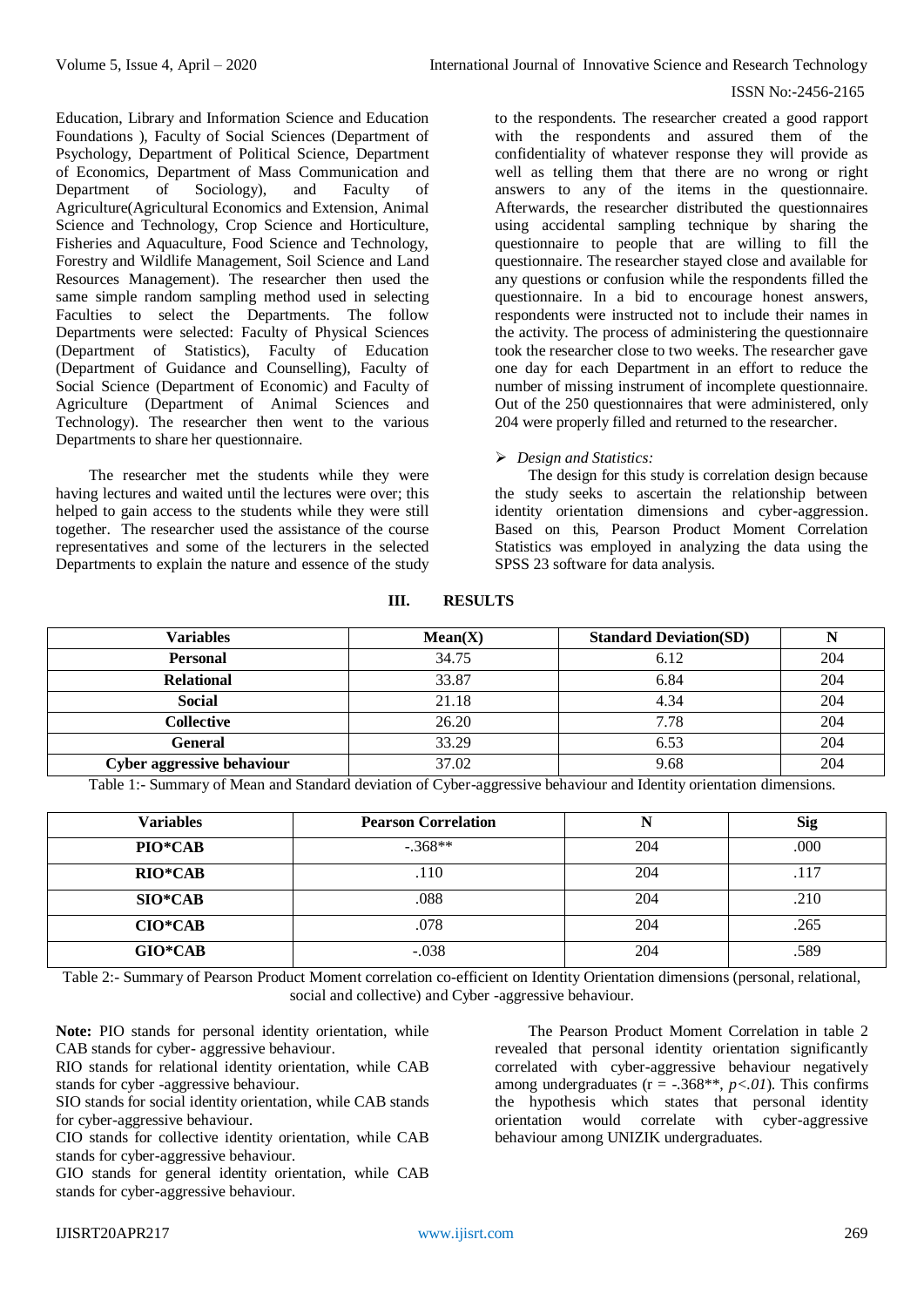The Pearson Product Moment Correlation in table 2 revealed that relational identity orientation did not correlate with cyber-aggressive behaviour among UNIZIK undergraduates  $(r=110, p>0.05)$ . This indicates that the hypothesis which states that relational identity orientation will correlate with cyber-aggressive behaviour was not confirmed correct.

The Pearson Product Moment Correlation in table 2 revealed that social identity orientation did not correlate with cyber-aggressive behaviour among UNIZIK undergraduates ( $r = .088$ ,  $p > .05$ ). This indicates that the hypothesis which states that social identity orientation will correlate with cyber-aggressive behaviour was not confirmed correct.

The Pearson Product Moment Correlation in table 2 revealed that collective identity orientation did not correlate with cyber-aggressive behaviour among UNIZIK undergraduates  $(r=.078, p>.05)$ . This indicates that the hypothesis which states that collective identity orientation will correlate with cyber-aggressive behaviour was not confirmed correct.

The Pearson Product Moment Correlation in table 2 revealed that general identity orientation did not correlate with cyber-aggressive behaviour among UNIZIK undergraduates ( $r = -.038$ ,  $p > .05$ ). This indicates that the hypothesis which states that general identity orientation will correlate with cyber-aggressive behaviour was not confirmed correct.

# **IV. DISCUSSION**

Fundamentally, the main objective of the research was to investigate if personal identity orientation will correlate with cyber-aggressive behaviour among UNIZIK undergraduates, to examine if relational identity orientation will correlate with cyber-aggressive behaviour among UNIZIK undergraduates, to determine if social identity orientation will correlate with cyber-aggressive behaviour among UNIZIK undergraduates, to explore if collective identity orientation will correlate with cyber-aggressive behaviour among UNIZIK undergraduates and finally to ascertain if general identity orientation will correlate with cyber-aggressive behaviour among UNIZIK undergraduates. Five hypotheses were tested. Hence, the discussion is based on the analysis done.

The first hypothesis which states that personal identity orientation will correlate with cyber-aggressive behaviour among UNIZIK undergraduate was confirmed correct because the result revealed that personal identity orientation significantly correlated with cyber-aggressive behaviour negatively. This means that there is a negative correlation between personal identity orientation and cyber-aggressive behaviour among undergraduates. It goes on to say that when personal identity orientation is increasing, cyberaggressive behaviour is decreasing among undergraduates. In a nutshell individuals who have personal identity orientation will not engage in cyber-aggressive behaviour.

This result is consistent with the findings of Fondacaro, Brank, Stuart, Villanueva-abraham, Luescher and McNatt (2016), who found moderating effects of personal identity orientation on procedural fairness judgements. The significant negative relationship between Personal identity orientation and Cyber-aggression in the present research can be attributed to cultural differences, individual differences as well as availability of internet facilities. The relationship between personal identity orientation and cyber-aggression is due to the fact that personal identity orientation describes a sense of self within an individual that reflects more of an internal emphasis, based on selfknowledge and self-evaluation. People with this orientation focus on their emotions, thoughts, ideas, beliefs, and personal goals to define their sense of self.

However, the second hypothesis which states that relational identity orientation will correlate with Cyberaggressive bahaviour was not confirmed correct. This is in line with research conducted by Fondacaro et al (2016). This can be because relational identity orientation is more other-directed rather than self-focused.

Moreover, the third hypothesis which states that social identity orientation will correlate with Cyber-aggressive behaviour was not confirmed correct. This is also confirmed in the research of Fondacaro et al (2016). Social identity orientation describes a sense of self within an individual that reflects more of an external emphasis, based on interactions with and the reaction of others. Thus, social identity orientation reflects a more public sense of self.

Nevertheless, the fourth hypothesis which states that collective identity orientation will correlate with cyberaggressive behaviour was not confirmed correct. This is also consistent with the research of Fondacaro et al (2016). This can be because collective identity orientation describes a sense of self within an individual that reflects more of a communal emphasis, based on a sense of belonging to a larger social group.

Finally, the fifth hypothesis which states that General identity orientation will correlate with Cyber-aggressive behaviour was not confirmed correct.

## *Limitations of the study*

Like every other study in social sciences, this study has some limitations. First, there is the problem of population coverage. The sample size is not a true representation of the entire population of undergraduates in Anambra state in particular, and Nigeria in general.

Again, the fact that all measures of this study were self report which asks questions that are too personal, pressure may have existed for participants to respond in a certain way, thus answering dishonestly. On this basis, some of the participants may not have fully expressed their feelings in filling out the questionnaires because they felt that they would be judged if they expressed themselves especially with regards to cyber-aggressive behaviour, this caused some form of bias during the study.